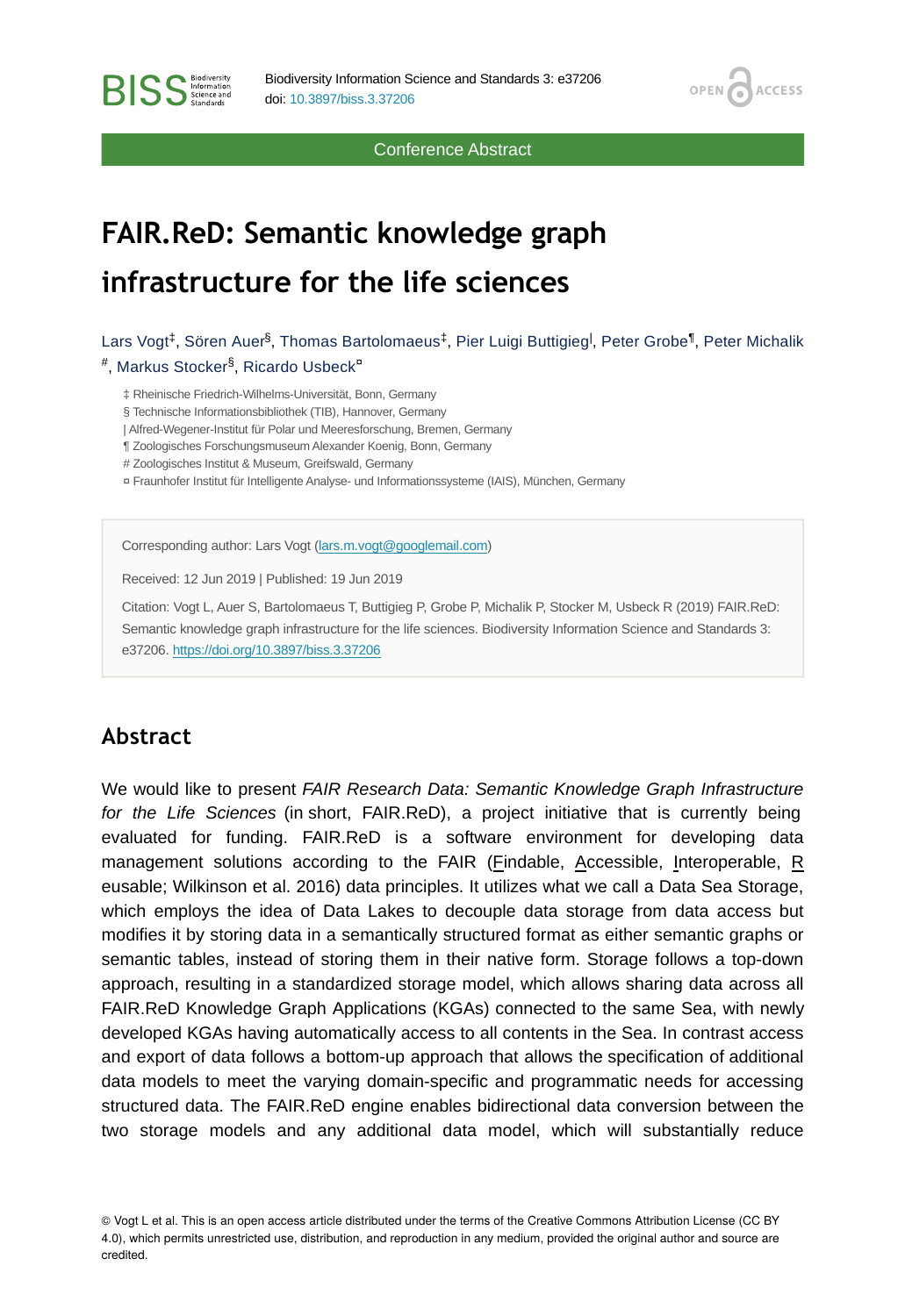conversion workload for data-rich institutes (Fig. 1). Moreover, with the possibility to store data in semantic tables, FAIR.ReD provides high performance storage for incoming data streams such as sensory data.



#### Figure 1.

**Example of a FAIR.ReD KGA that uses two FAIR.ReD modules.** Schema of the general architecture of a FAIR.ReD KGA, with two FAIR.ReD data modules and their accompanying FAIR.ReD metadata modules and the FAIR.ReD Data Sea Storage. FAIR.ReD modules and KGAs are editable using the FAIR.ReD editor. All unpublished contents (i.e., contents that are still in draft status) in the FAIR.ReD Data Sea Storage are not openly accessible and require access rights.

FAIR.ReD KGAs are modularly organized. Modules can be edited using the FAIR.ReD editor and combined to form coherent KGAs. The editor allows domain experts to develop their own modules and KGAs without any programming experience required, thus also allowing smaller projects and individual researchers to build their own FAIR data management solution.

Contents from FAIR.ReD KGAs can be published under a Creative Commons license as documents, micropublications, or nanopublications, each receiving their own DOI. A publication-life-cycle is implemented in FAIR.ReD and allows updating published contents for corrections or additions without overwriting the originally published version. Together with the fact that data and metadata are semantically structured and machine-readable, all contents from FAIR.ReD KGAs will comply with the FAIR Guiding Principles. Due to all FAIR.Red KGAs providing access to semantic knowledge graphs in both a humanreadable and a machine-readable version, FAIR.ReD seamlessly integrates the complex